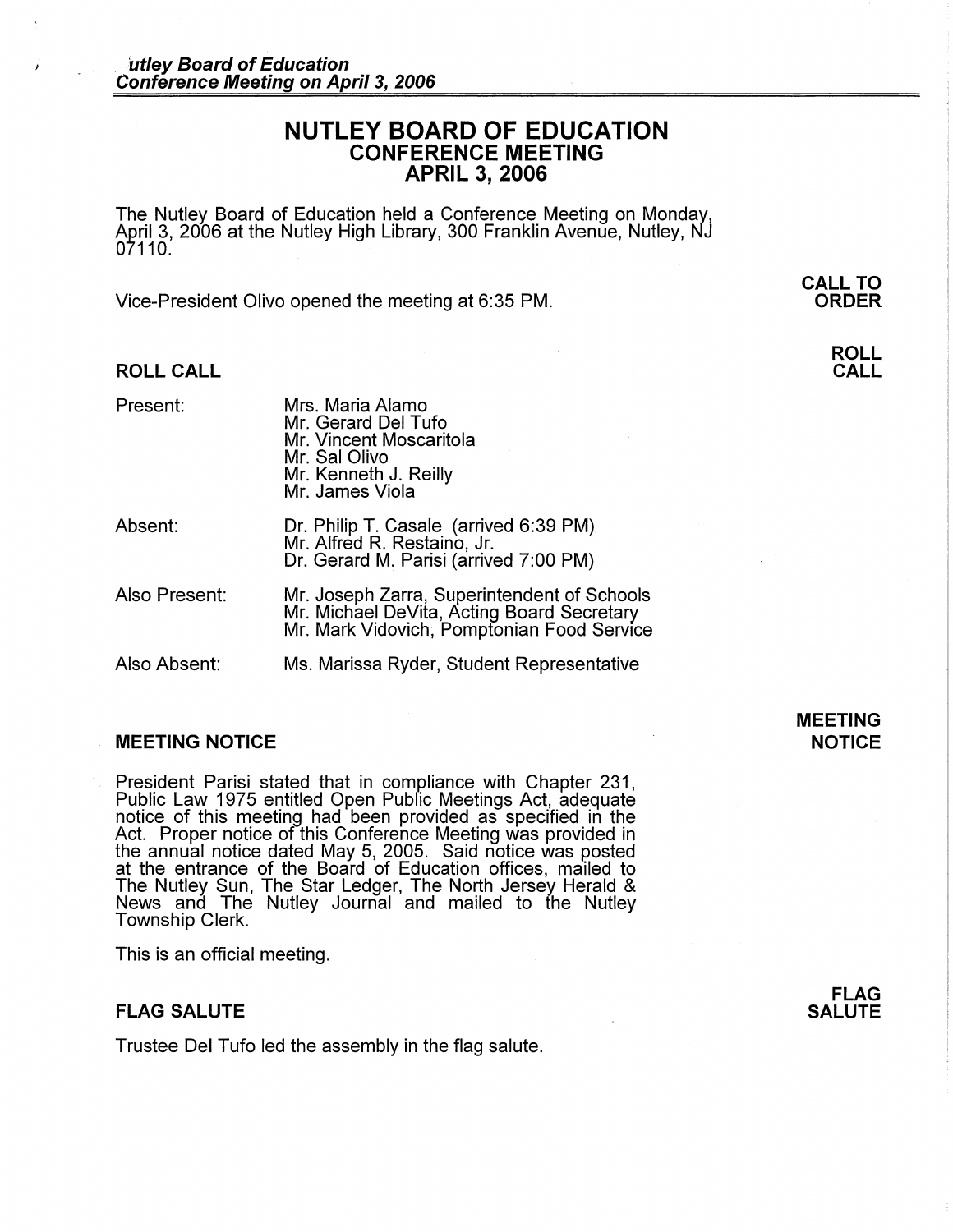Trustee Del Tufo said that the Bid Specifications for the Oval Project should be in the Township's hands and in attorney review. The Township will handle the Bids so the Board does not have to do a resolution. The Bids should be opened by the end of the month.

Trustee Alamo, Board representative for FONS, spoke about the success of the school play. She asked the Board to consider giving money towards a new piano. FONS is in the process of fundraising for one.

Trustees Moscaritola and Casale asked questions and restrictions regarding surplus.

Mark Vidovich from Pomptonian gave a presentation on the Food Service Program for the District.

Linda Scarpa, Food Service Director for the District, responded to Pomptonian's presentation.

Several trustees asked questions and a discussion ensued.

Mr. Zarra spoke about the parking concerns at the Franklin Middle School due to construction.

Mr. Zarra stated that the Children's Institute located in Verona was still interested in coming to Nutley providing we have the seven students enrolled for the pre-school Autistic class.

The trustees spoke about reinstating the Board Retirement Dinner.

Mr. Zarra spoke about this Thursday's presentation from IMAC and Horizon as the first step towards the benefits switch. He also mentioned that the enrollment would take place at each individual school.

### **MOTION TO ADJOURN TO EXECUTIVE SESSION**

At 8:00 PM Trustee Alamo moved and Trustee Casale seconded the following resolution:

WHEREAS, the Board of Education will be discussing matters exempt from public discussion pursuant to N.J.S.A. 10:4-12,

NOW, THEREFORE, BE IT RESOLVED that the Board of Education recess to closed executive session at this time in the video room to discuss legal and personnel matters, and

BE IT FURTHER RESOLVED that the results of the discussions will be made public by inclusion on the agenda of a subsequent meeting of the Board of Education or when the reasons for discussing such matters in closed session no longer exist.

The motion was unanimously approved by voice vote.

#### **ADJOURN TO EXECUTIVE SESSION**